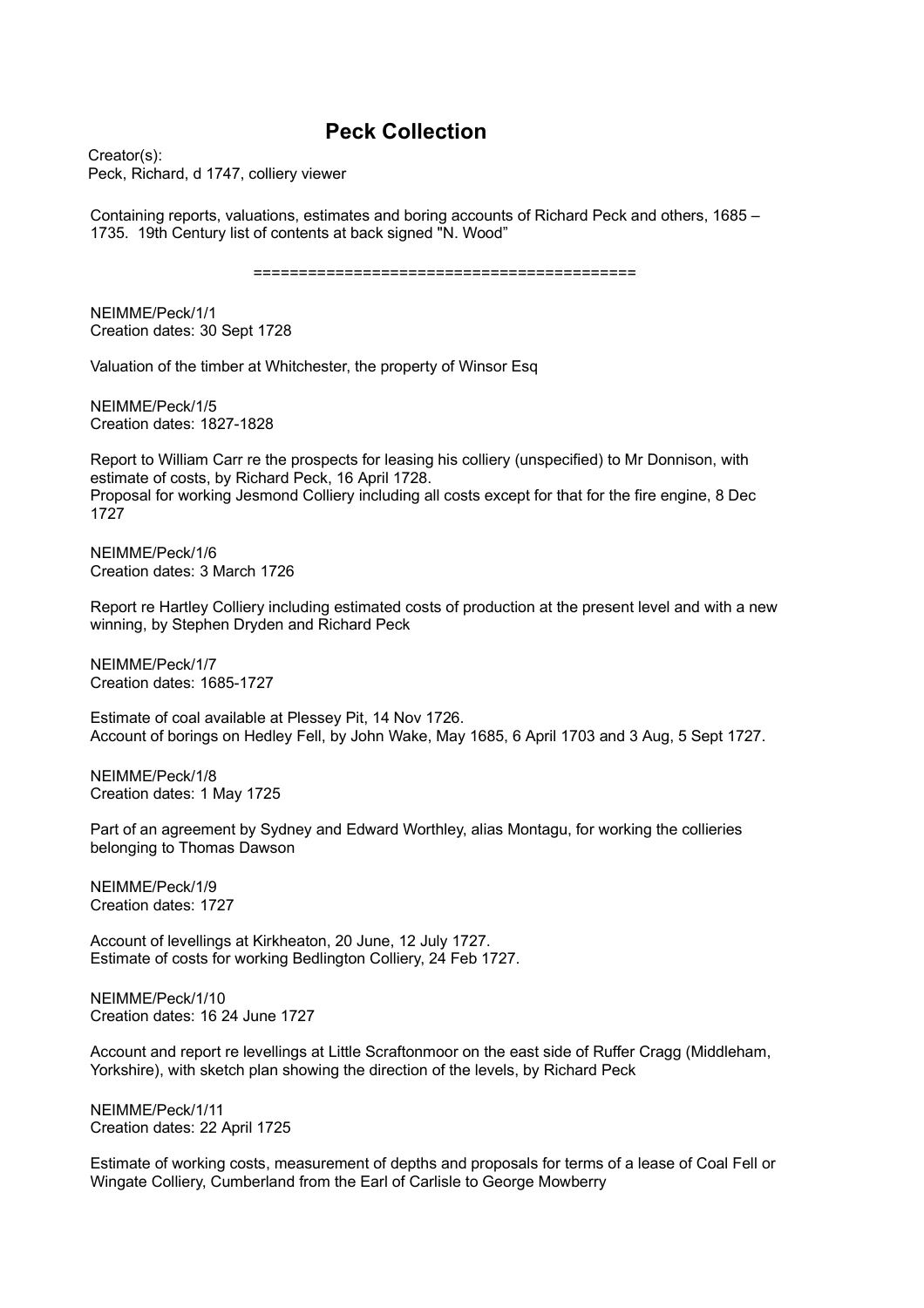NEIMME/Peck/1/12 Creation dates: 23 May 1726

Copy letter from Richard Peck to Mr Lambert re Coal Fell Colliery with accounts of George Mowbray to the Earl of Carlisle

NEIMME/Peck/1/13 Creation dates: 30 Aug 1726

Report re current workings at Bucksnooth and Lintz Collieries, by Simon Donnison, John Pratt, Stephen Dryden and Richard Peck

NEIMME/Peck/1/14 Creation dates: 22 Sept 1725

Depositions by Richard Peck, Stephen Dryden, John Pratt and Simon Donnison re the mal-practices in the working of the Bucksnooth Colliery by Matthew Bell, in a case at Westminster between Gilbert Spearman and Robert Wright, Thomas Brumell and others

NEIMME/Peck/1/15 Creation dates: 1725, 1727

Notices re the distraint of stock and goods for non-payment of rent for Coquet Island farm and lands at Hauxley on behalf of Christopher Soulsby and others, executors of the will of William Kelly, Oct 1725. Accounts for borings at Belsay, by George Wilkinson and William Smith, 2 Oct 1727.

NEIMME/Peck/1/17 Creation dates: 1710-1717

Account of the height of the stone coal in the Dikenook Pit, Newbiggin, 18 April 1711. Account of borings in Milbourn's Gin Pit from Kenton, by John Wake, 17 Nov 1716. Account of the measurements of waggons at Whorlton Moor and Dunston, 7 June 1710, Ouseburn, 16 Dec 1713 and Cullercoats measures of tubs and corves, 12 Feb 1716/17.

NEIMME/Peck/1/18 Creation dates: 1713 1722 1728

Account of the rents payable at Kenton Grange, 17 July 1722 and boring accounts for Kenton, 8 June 1713. Account of the rent payable at Horton Grange, 30 June 1728 Account of levellings taken at Walker Colliery, by John Barnes, John Bullock, Mark Hobson and Richard Peck, 16 March 1713

NEIMME/Peck/1/19 Creation dates: 1711-1713

Account of the measurements of Dinnington Wide Mill, 1 July 1712. Account of levellings near Wallington Hall, 12 May 1713 Account of the shares held by Enoch Hudson in the following lead mines - Browngill, Ladygill, Old Buckup or Wolf Cleugh, Covetfield, Brackensike, Whitesikefoot and Boltshope, 16 Dec 1713 Accounts of shares held by Enoch Hudson, John Ord and John Rodgers of Boltshope Lead Mine, 15 Aug 1711

NEIMME/Peck/1/20 Creation dates: c. 1710 - c. 1713

Estimate of costs for working Brunton Colliery, 1711 - 1713. Proposal for a perpetual calendar, nd. Table showing keel dues payable on various stretches of the Tyhe, 1710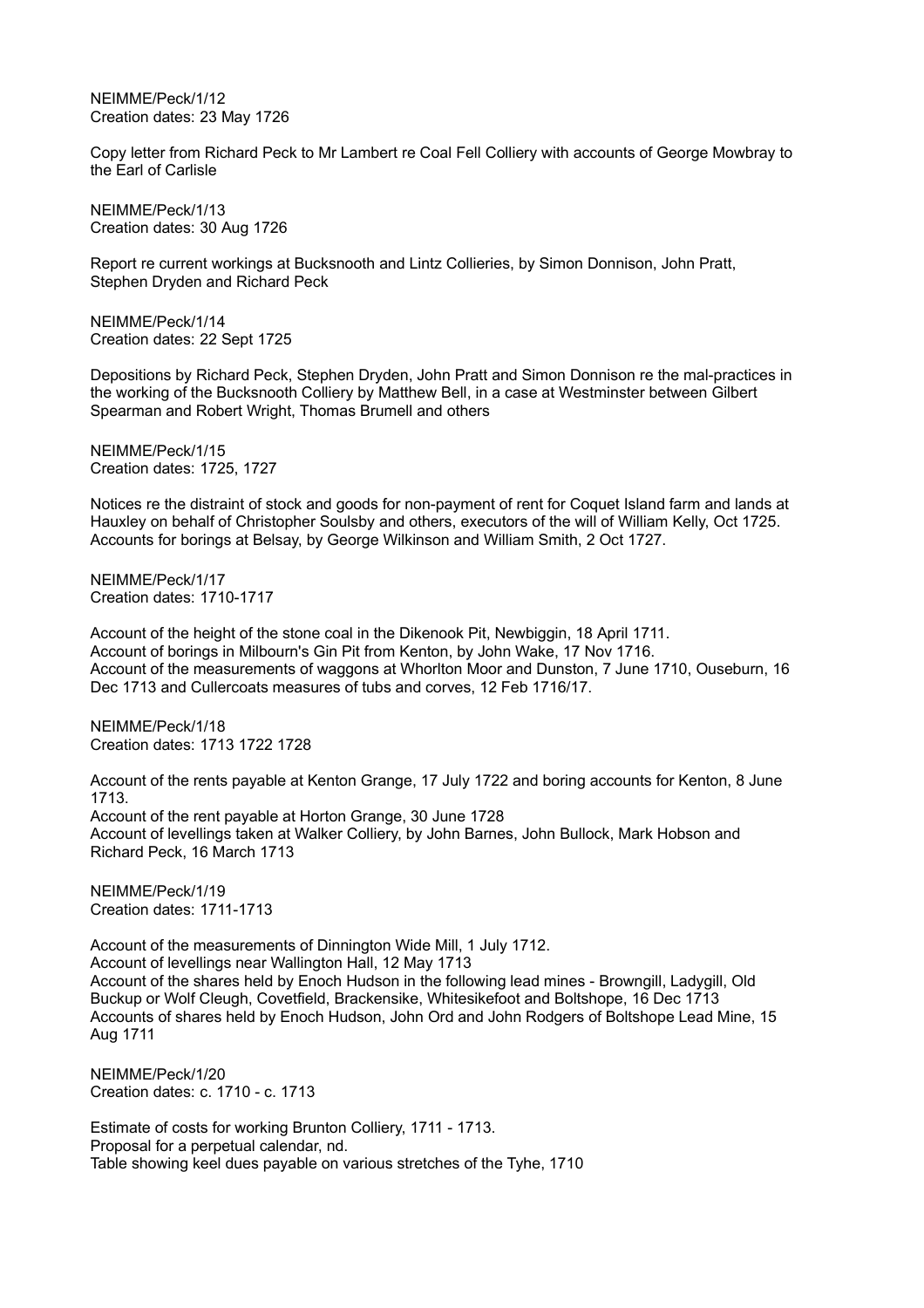NEIMME/Peck/1/21 Creation dates: c.1714

Account of levellings at Throckley, by Richard Peck and Robert Cay, 12 Aug 1713/14, 8 April 1714. Estimate of costs for winning Throckley, n.d

NEIMME/Peck/1/22 Creation dates: 28 April 1713

Report re Gibside Colliery including recommendations re the working of pillars, by Anthony Leighton and George Farlam, 26 Jan 1714/5. Estimate of costs for sinking pits at Walker, by Enoch Hudson, John Barnes, John Bullock, Mark Hobson and Richard Peck

NEIMME/Peck/1/23 Creation dates: c.1664-c.1724

Account for coal worked from Brunton Colliery, by Enoch Hudson for Sir Robert Hesilrige, nd. Survey of Washington Estate giving field names and acreages, 1664 Account of the cost for building a waggon to take 20 corves of coal, 18 Feb 1723/4

NEIMME/Peck/1/24 Creation dates: 1725 Account of borings at Hartford Colliery, by John Wake

NEIMME/Peck/1/25 Creation dates: c.1725-1726

Account of depths of various pits at Halliwell Reins, n.d. Survey of Scotshouse Ground giving field names and acreages, n.d Account of borings at Benwell, by John Wakes, 1726 Estimate of profits available from the growing of rape seed, 1725

NEIMME/Peck/1/26 Creation dates: 1723 - 1724

Accounts re Cambo [Cammo] Colliery, Sept 1724. Survey of a lead vein on Alston Moor taken from John Newton, 15 Jan 1723/4 Account of sinking at Elsdon, 23 Nov 1723 Estimate of working expenses at Elsdon Colliery, 13 July 1723

NEIMME/Peck/1/27 Creation dates: 1723

Accounts of sinking and boring at Elsdon, 1723. Lists of shareholders in Whitley and Monkseaton Collieries, n.d Account of borings for water at Scotshouse, by John Taylor, 12 June 1723

NEIMME/Peck/1/28 Creation dates: 1721

Measurements of waggons, tubs and corves used at Whitley, Newbiggin, Dunston and Elswick

NEIMME/Peck/1/29 Creation dates: 1721

Account of sinkings at Newbiggin Colliery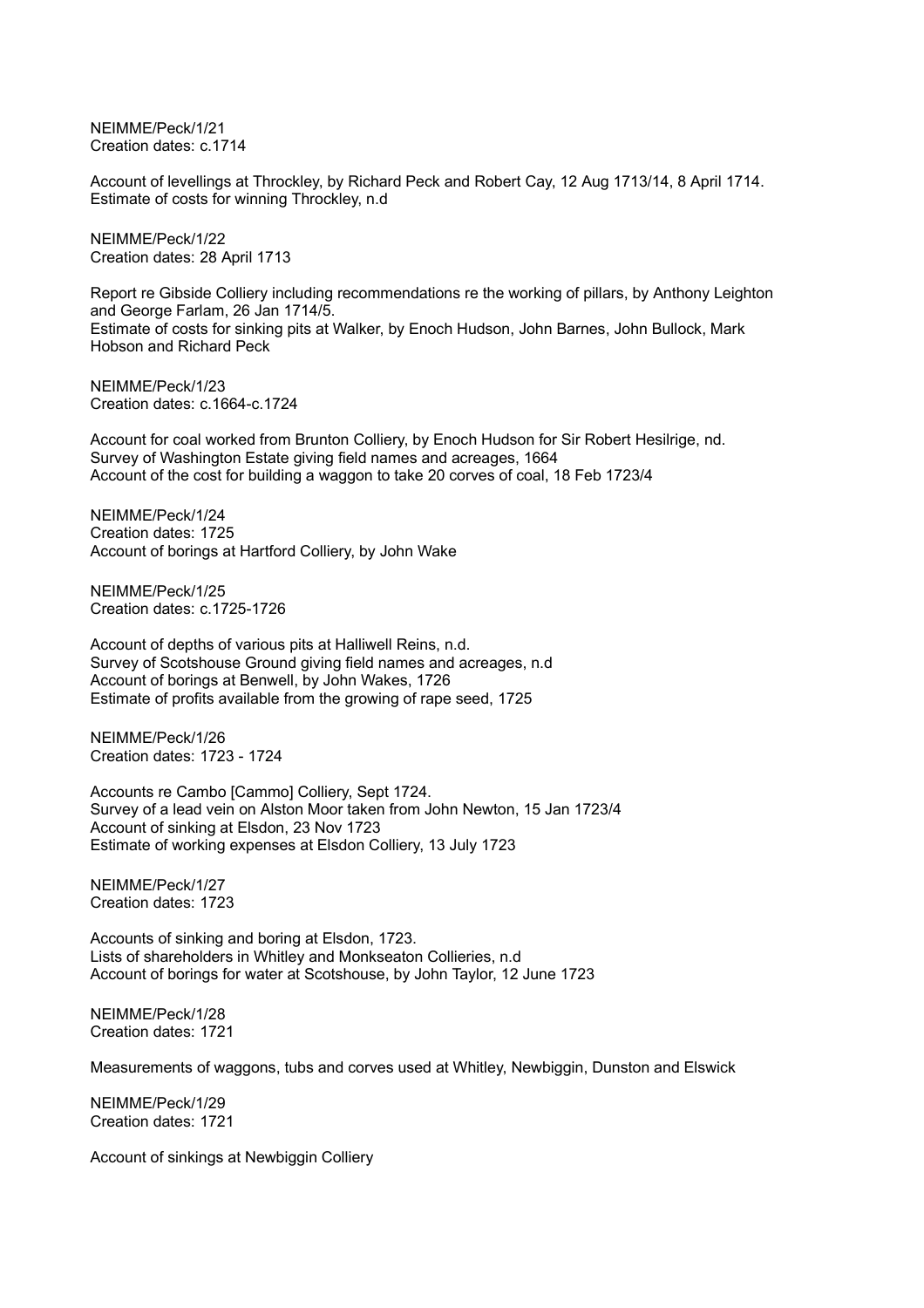NEIMME/Peck/1/30 Creation dates: 1719-1721

Account of borings at Halliwell Reins, 9 Aug 1721. Account of sinkings in the Style, Way, Dike and Farewell Pits, Halliwell Reins, 1717 - 19. Notes re Kenton Main, Benwell, Whickham and Stella Grand Lease coal, 26 Oct 1719 Notes re the Callerton highway, 24 April 1719

NEIMME/Peck/1/31 Creation dates: 1719

Accounts of borings and sinkings at Washington [Wisington]

NEIMME/Peck/1/32 Creation dates: 10 July 1719 17 June 1720

Accounts of sinkings and borings at Callerton

NEIMME/Peck/1/33 Creation dates: 1721 - 1722

Accounts of borings at Widdrington, by John Wake, 1722. Account of borings at Harfell, by John Wake, 1721

NEIMME/Peck/1/34 Creation dates: 1722 1728

Account of borings at Heddon [Haddon], by George Wilkinson and George Ferry, 7 Nov 1722 Measurements of Newbiggin coal bouls and Ravensworth waggons, nd. Estimate of profits for Wylam Colliery, 10 Dec 1728

NEIMME/Peck/1/35 Creation dates: 28 Sept 1724

Surveys of depths of various pits at Cambo [Commo] Colliery with diagram of the pits and estimate of working costs

NEIMME/Peck/1/36 Creation dates: 29 Nov 1725

Report re current workings at Hartford Colliery, by Richard Peck and John Barnes with recommendations re future workings

NEIMME/Peck/1/37 Creation dates: 18 Sept 6 Nov 1725

Estimate of the cost of erecting two bob engines at Hartford and account of stock

NEIMME/Peck/1/38 Creation dates: 1714 - 1729

Measurements of depths at Wylam Colliery, 1 April 1729. Form of discharge by Robert Heselridge to Enoch Hudson from payment of rents or other charges, 17 July 1714 Notes re survey of Dinnington, 27 Sept 1715 and Brunton, n.d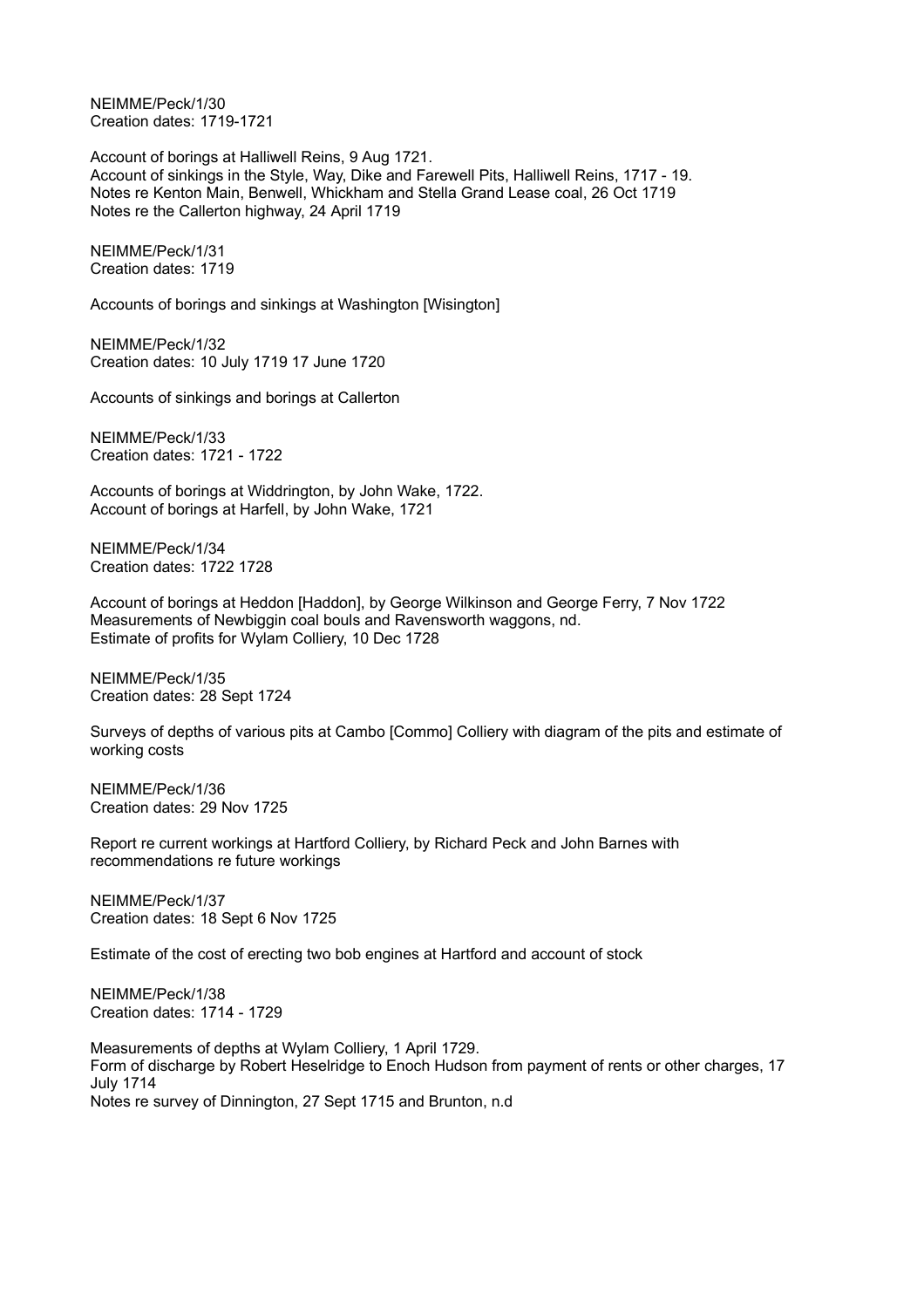NEIMME/Peck/1/40 Creation dates: 18 June 1729

Valuation of coal and stock at Hartley Colliery

NEIMME/Peck/1/41 Creation dates: 5 - 22 May 1731

Accounts of borings in the Mason Lordship, by George Wilkinson and William Smith, 9 April 1729 and by John Liddell and Thomas Hudson

NEIMME/Peck/1/42 Creation dates: c.1730

Calculations re the measurement of waggons, n.d. Calculations of the cost of winning Bushslades Colliery and erecting a fire engine, 28 April 1730.

NEIMME/Peck/1/43 Creation dates: 1728 - 1729

Accounts of borings at Bushblades, by John Wake

NEIMME/Peck/1/44 Creation dates: 1729-1730

Report re Saugh Pit, Tanfield Colliery, by Stephen Dryden, Richard Peck, Robert Kyott and George Nixon including note that measures had been taken to prevent a proper view, 22 Dec 1729. Table showing the methods of calculating the amount of coal in one acre of ground supposing different thicknesses of seam, 20 July 1730

NEIMME/Peck/1/45 Creation dates: 26 Oct 1730

Estimate of working costs for the Margaret Pit and New Pit, Jesmond Colliery

NEIMME/Peck/1/46 Creation dates: nd

Minutes re the clauses to be included in drawing up a farm lease

NEIMME/Peck/1/48 Creation dates: 1730

Survey of the West Brunton Estate, by William Donkin giving the names of the tenants of individual farms with field names and acreages

NEIMME/Peck/1/50 Creation dates: 1730

Survey of the Fawdon Estate giving the names of the tenants of individual farms with field names and acreages

NEIMME/Peck/1/51 Creation dates: 1704 - c.1726

Survey of farms at Killingworth, by Thomas Brackenbury giving field names and acreages, 1704. Abstract of a lease of West Brenkley Colliery between Mrs Grace Hindmarsh of Little Benton and Gibb Turnbull of Kirkley for 5 years from May day 1726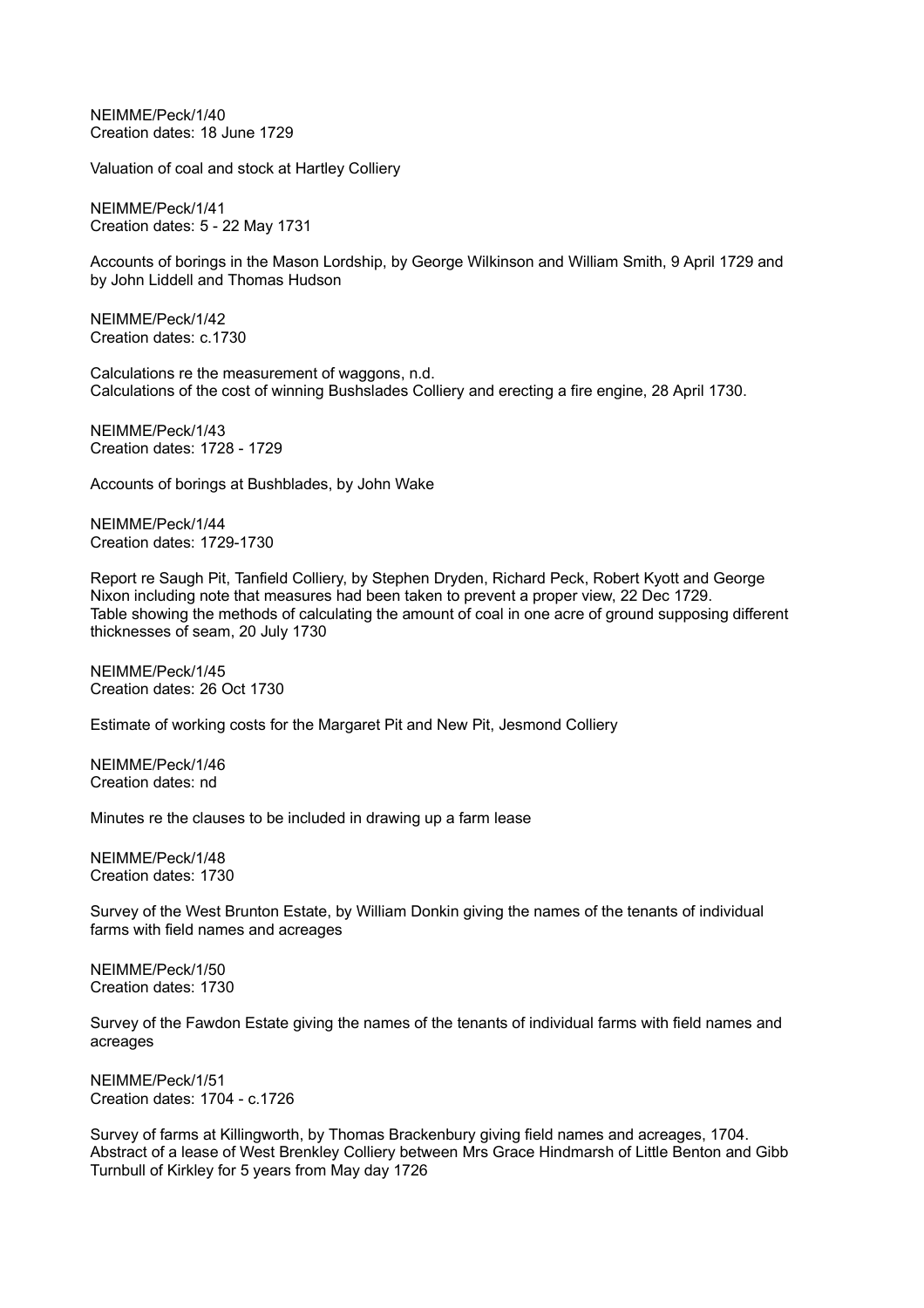NEIMME/Peck/1/52 Creation dates: 16 Feb 1730/31

Details of the depths of the various pits at West Sleekburn Colliery, account of rents and working accounts, 3 Oct 1730 and levelling accounts

NEIMME/Peck/1/53 Creation dates: 1714 - c.1716

Report re Gibside Colliery including recommendations re working the pillars and walls, by John Fenwick, John Timpson, Joseph Peck, William Daglish, William Barnes, Michael Humble, John Barnes, Richard Peck, William Donnison, Joseph Gill, Thomas Swarfit, Mark Hobson, Stephen Coulson Sen, Simon Donaldson, Edward Weatherby, George Nixon, John Stoker, Ralph Fenwick, John Smith and William Hutchinson, 26 Jan 1714.

Proposals by Sir Robert Hesilridge, Bart for a lease of Brunton Colliery to John Wilkinson for 21 years from May day, 1716, 26 Aug 1715

NEIMME/Peck/1/54 Creation dates: 8 Oct 1716

Proposals by Richard Peck and John Barnes to Ralph Jeneson Esq for the working of Washington [Wisington] Colliery

NEIMME/Peck/1/55 Creation dates: c.1718

Proposals for working Gateshead [Gateside] Fell Colliery by the ten, employing 16 hewers, 3 May 1718.

Estimate of the comparitive profits to be made from Chopwell and Hedley Fell Collieries for one year, computation by Edward Weatherly, n.d

NEIMME/Peck/1/56 Creation dates: 22 April 1724

Accounts of borings at Clifton Cragg End and Clifton Field, Westgate, Newcastle, by William Robinson

NEIMME/Peck/1/57 Creation dates: 1731 - 1781

Account of boring in Clifton Field, by John Rawling, 4 Aug 1731. Statement of the working costs and estimated profits for Morton Colliery given by William Orsbitt workman under Mr Rutherford and Partner, 21 May 1781

NEIMME/Peck/1/58 Creation dates: 1731 - 32

Accounts of borings at Cottingwood [Cottonwood], by John Rawling and George Rawling with accounts of charges

NEIMME/Peck/1/61 Creation dates: 1732

Accounts of borings at Burradon [Burreton], by George Rawling for Thomas Clemmell Esq, 7 July 1732. Rental of Ponteland [Pont Island] Estate, 30 Aug 1732.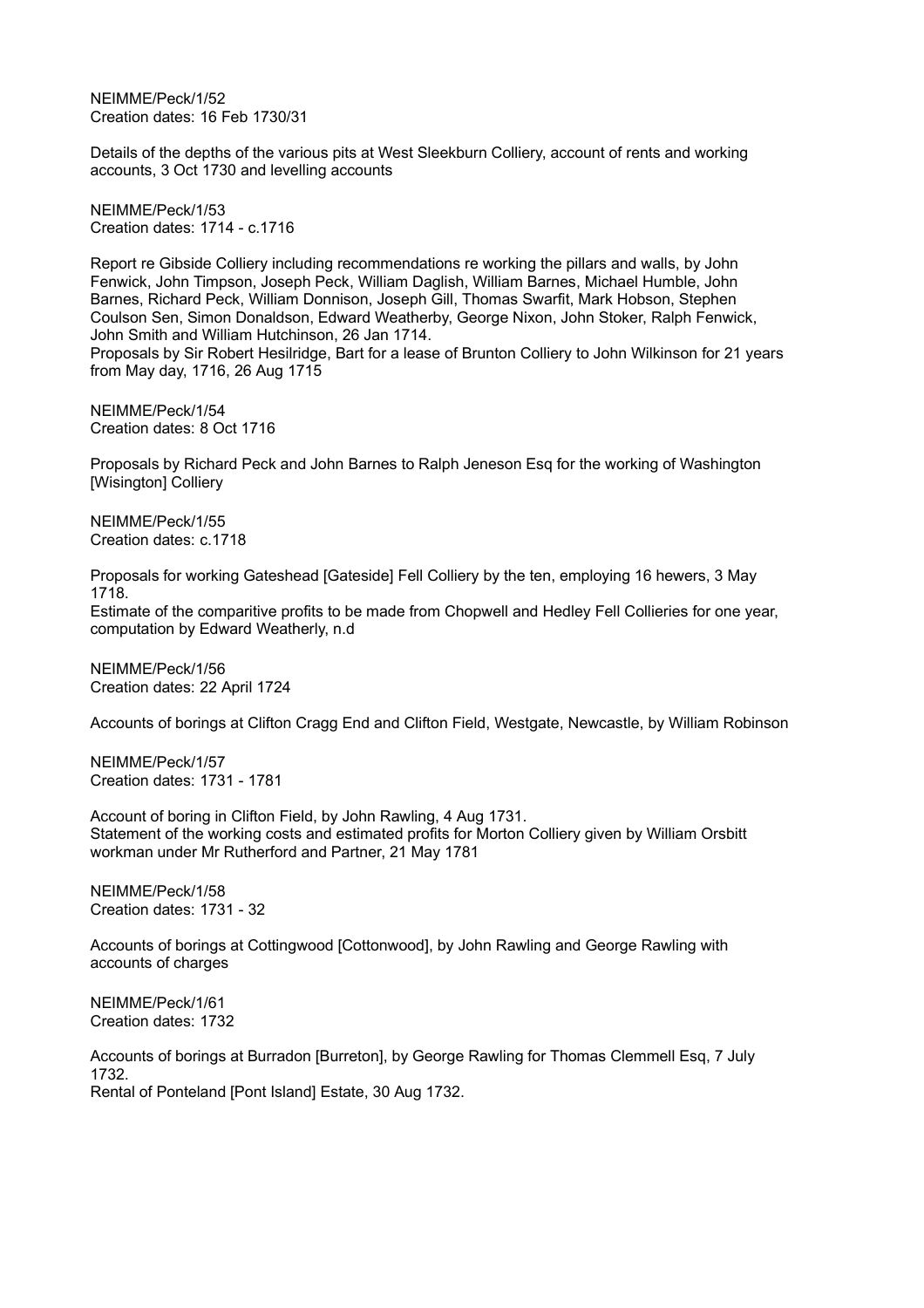NEIMME/Peck/1/62 Creation dates: 1732

Estimate of charges for working Bucksnook Colliery walls on the east and west sides of the dike, 4 Sept 1732. Account of costs for working Cottingwood Colliery, 7 Sept 1732.

NEIMME/Peck/1/63 Creation dates: 12 Sept 1738

Calculations of the measurements of different types of coal available in the various seams under Ravensworth Town Fields

NEIMME/Peck/1/64 Creation dates: 1732

Description of Kenton Colliery, by Ralph Burns and Ralph Wonders including depths and water levels in the individual pits, 28 Oct 1732, and calculations re the amount of available coal, 8 Nov 1732

NEIMME/Peck/1/66 Creation dates: 1731 - 1734

Estimate of the costs for sinking and working Jesmond Colliery to the boundary with Heaton accepting charges for fire engines and frame dams, 25 Jan 1731/2. Account of borings at Hamsterley, the property of Sir John Swinburn Bart by George and John Rawling, 1734

NEIMME/Peck/1/69 Creation dates: 25 Nov 1734

Valuation of waggons, waggonways and stock at Felton Colliery, by Richard Peck, Stephen Dryden, Jacob Richardson and Robert Jackson

NEIMME/Peck/1/70 Creation dates: nov. 1734

Valuation of waggons, waggonways and stock at the Stella Grand Lease Colliery, 20 Nov 1734 Valuation of waggons, waggonways and stock at Brockwell Colliery, 20 Nov 1734

NEIMME/Peck/1/71 Creation dates: 1734/5

Description of the coal available on Blackburn Edge, by John Rawling, n.d. Accounts of borings at Gunnerton by order of Richard Peck, with charges for boring from George Rawling to Walter Blackett Esq, 1734/5.

NEIMME/Peck/1/72 Creation dates: 29 Oct 1734

Opinions by Nicholas Ridley and Richard Peck as to the estimated costs for winning Byker Colliery

NEIMME/Peck/1/73 Creation dates: 1734

Estimate of the cost of erecting a fire engine, n.d Working accounts for Eldon Colliery, by John Todd of St Andrew Auckland, 13 Nov 1734